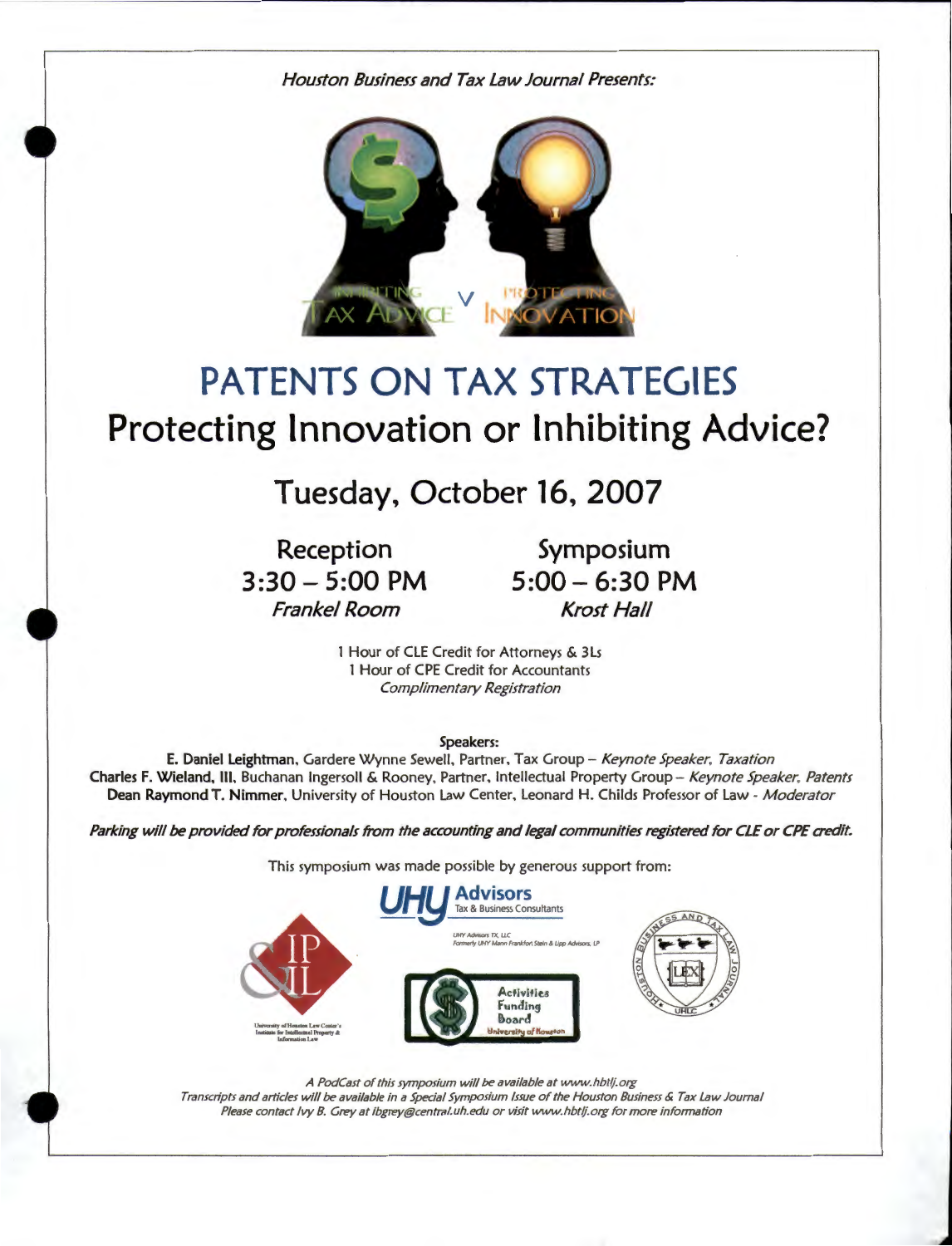## **PATENTS ON TAX STRATEGIES Protecting Innovation or Inhibiting Advice?**

**Speaker Biographies** 

**(in order of appearance)** 

**Dean Raymond T. Nimmer**  University of Houston Law Center, Leonard **H.** Childs Professor of Law Houston, Texas *Moderator* 



*Dean Nimmer* is currently the Dean and co-director of the Houston Intellectual Property and Information Law Institute. He has also served as the Fulbright Distinguished Chair of International Commercial Law at Universidad Catholica in Lisbon. Professor Nimmer is a consultant to the National Science Foundation and the Office of the Legal Advisor of the U.S. State Department. In addition to his expertise in technology issues, he is an expert in areas of business law. He was the co-Reporter to the Drafting Committee on Revision of U .C.C. Article 2 and the reporter for the Uniform Computer Information Transactions Act (UCITA).

Professor Nimmer is the author of over twenty books and numerous articles, including a three-volume treatise on Information Law, a multi-volume book on the Law of Computer Technology, a treatise on Modern Licensing Law, and a four volume treatise on Commercial Asset Based Financing. He is a member of the American Law Institute, the Texas Bar Foundation, and the American College of Commercial Finance Attorneys, and a frequent speaker at programs in the U.S. and abroad in the areas of intellectual property, business and technology law.

### **Charles F. Wieland, 111**

Buchanan Ingersoll & Rooney, Partner, Intellectual Property Group Alexandria, Virginia *Keynote Speaker. Patents* 



*Charles (Chad) F. Wieland III* focuses his practice on designing IP strategies for startup and mature companies, patent drafting, acquisition and licensing, and patent litigation. He is a former patent examiner for the U.S. Patent and Trademark Office. In 18 years of private practice, he has represented companies and individuals in a broad array of technologies and business methods. He is a frequent author and speaker on IP related topics including the patenting of tax strategies. He co-authored with well-know tax attorney Richard Marshall "Tax Strategy Patents - Policy and Practical Considerations," Compensation Planning Journal, Vol. 35, No. 5, May 4, 2007.